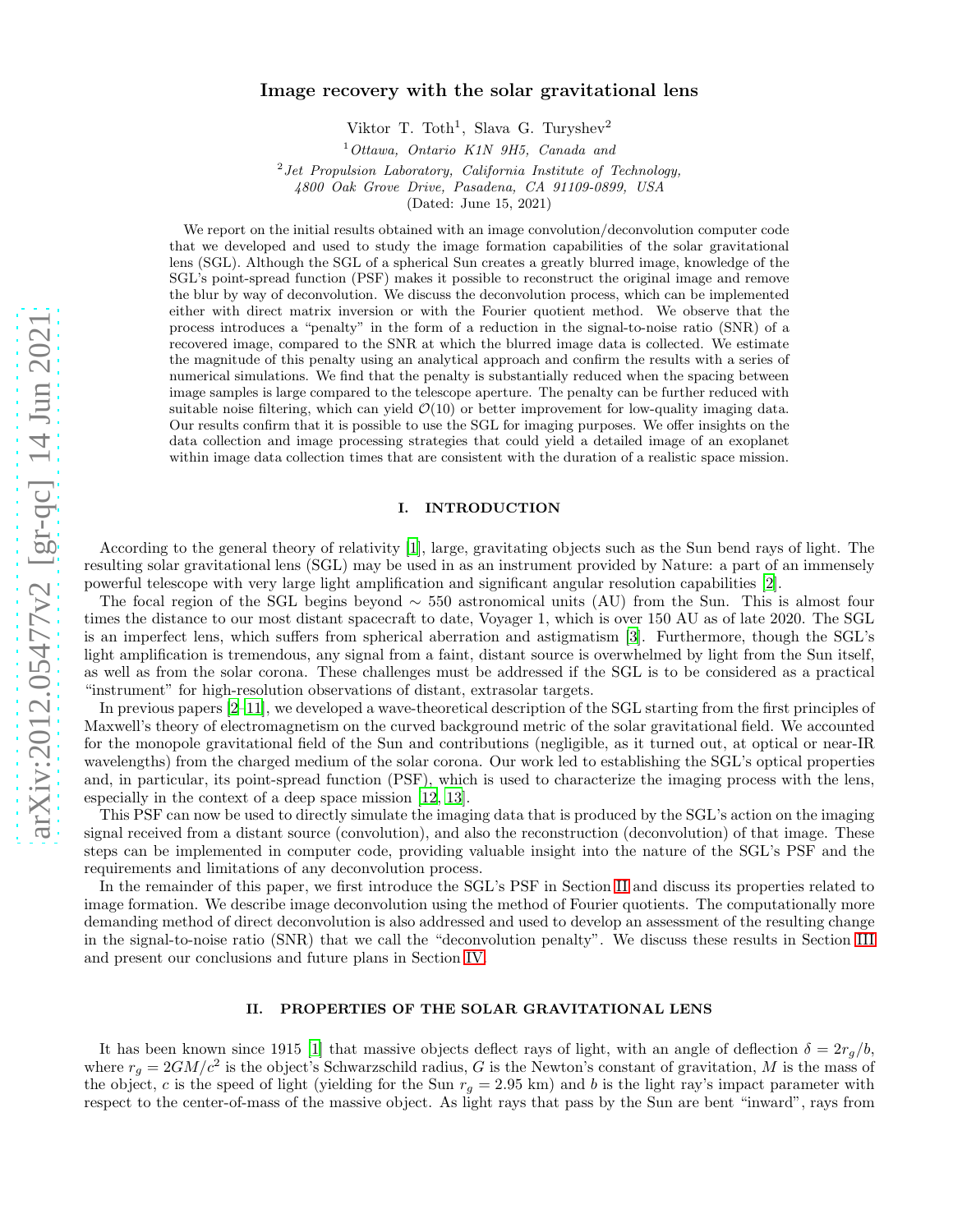

<span id="page-1-0"></span>FIG. 1: The SGL and the effect of its PSF on light from a point source: a) the Airy-pattern that the SGL projects onto the image plane; b) the Einstein-ring (white) seen by an observer located at the focal region, looking back at the Sun (two additional Einstein-rings, which would be seen by observers nearer the Sun or farther from the Sun, are shown in gray); c) Image sampling as a telescope scans the image plane, while measuring the varying intensity of the Einstein-ring of an extended source (which may be modeled as a multitude of point sources, each of which contributes to various portions of the observed Einstein-ring) as seen from different vantage points, mapping these intensities into the corresponding image pixels.

opposite sides of the Sun are expected to eventually meet some distance away from the Sun [\[2](#page-10-1)].

### A. Imaging geometry with the SGL and its PSF

Considering the geometry of the image formation process with the SGL, we observe that parallel rays of light coming from infinity and just grazing the Sun converge at a point that is located at the distance given by  $z = R_{\odot}/\sin \delta$  from the Sun, where  $\delta$  is the angle of deflection and  $R_{\odot} = 6.96 \times 10^8$  m is the solar radius. For grazing rays  $\delta = 2r_g/R_{\odot} \sim 1.76''$ , yeilding  $z \sim 550$  AU (see Fig. [1a](#page-1-0)).

However, unlike a well-constructed optical thin lens, the SGL does not focus light from a distant point source to a point. Rays of light with larger impact parameters, b, reach the "optical axis" (the imaginary line connecting the distant point source with the center of the Sun) at greater and greater distances. Thus, instead of a focal point the SGL forms a focal half-line (Fig. [1b](#page-1-0)).

Light from a point source would appear, to an observer on the focal half-line and looking back at the Sun, as a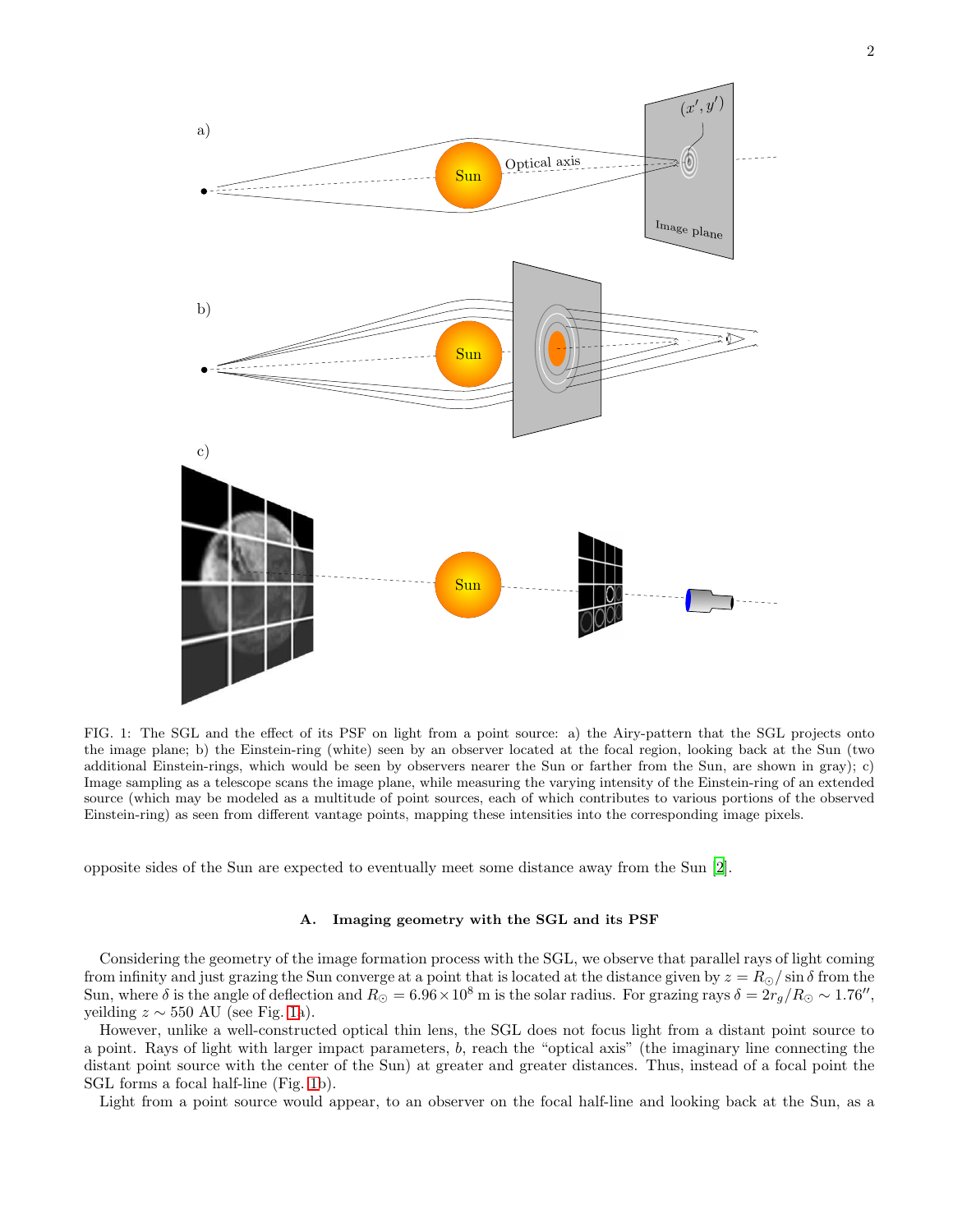circle of light around the Sun: the Einstein-ring. The farther the observer is located from the Sun, the larger the Einstein-ring appears relative to the Sun [\[3,](#page-10-2) [11](#page-10-3)]. If the observer moves away from the focal line, the Einstein-ring from a point source would rapidly break into two arcs; further away from the focal line, the two arcs each collapse into two spots of light. Much further away (at distances comparable to the solar radius) the two spots would become asymmetric in appearance, one eventually vanishing behind the Sun, while the other transitioning into the unlensed image of the distant source.

Back at the focal line, at a specific, given distance from the Sun, light from a distant point source is spread out in a pattern. In addition to the light that arrives at the focal half-line, there will be light spread around it, from rays of light with impact parameters that are either smaller or greater than the impact parameter corresponding to the observer's distance from the Sun. This is the pattern that is determined by the SGL's point-spread function, or PSF.

For a point source of light, a generic PSF captures how light from that source is deposited in an image plane (Fig. [2\)](#page-3-0). (This is an image plane into which the SGL projects an image, and must not be confused with the image plane that would be observed by an imaging telescope looking back at the Sun.) In the most general case, the PSF depends on two vector-valued parameters: the location  $x'$  of the point source in the source plane (or equivalently, the image plane position  $\beta x'$  of the intersection of the optical axis and the image plane, with the coordinate scaling factor  $\beta = -z/z_0$ constructed using the distance  $z_0$  between the image source and the Sun [\[9\]](#page-10-6)) and the position x in the image plane where light intensity is measured. The generic PSF, which describes light received at x in the image plane due to a point source whose optical axis intersects the image plane at  $x'$  can be written in the form  $PSF(x, x')$ .

The PSF of the SGL can be derived in a variety of ways (see [\[2](#page-10-1)] and references therein). We presented a particularly rigorous derivation in [\[8](#page-10-7)], where we studied the combined effects of solar gravity and the electrically charged solar corona on rays of light grazing the Sun, starting with Maxwell's field equations on the curved background of the solar gravitational field. Assuming a spherically symmetric Sun, we obtained a PSF in the form

<span id="page-2-0"></span>
$$
\text{PSF}(\rho) = J_0^2 \left( \alpha \rho \right),\tag{1}
$$

where  $\rho = |\mathbf{x} + \beta \mathbf{x}'|$  and  $\alpha = (2\pi/\lambda)\sqrt{2r_g/z}$  is a quantity constructed from the observational wavelength  $\lambda$ , the Sun's Schwarzschild radius  $r_q$ , and the distance z from the center of the Sun to the image plane. The function  $J_0(z)$  is the 0-th Bessel function of the first kind. This PSF is depicted in Fig. [2.](#page-3-0) Note that the amplitude of [\(2\)](#page-3-0) decreases slowly, as  $1/\rho$ . This is a result of the spherical aberration of the SGL, in contrast with a thin lens with no spherical aberration and a PSF that has an amplitude that is proportional to  $1/\rho^3$  [\[3](#page-10-2)].

# B. The effective PSF for a finite aperture telescope

At  $z = 550$  AU from the Sun, an optical telescope that is capable of resolving the solar disk and also able to accommodate a coronagraph to block out sunlight must have a meter-class aperture,  $d \geq 1$  m. This is much larger than the spatial periodicity of the SGL PSF in the image plane at optical or near-IR wavelengths, which, based on [\(1\)](#page-2-0), is measured in centimeters.

Although such a telescope is capable of forming a resolved image of the Einstein-ring that appears around the Sun, this is important only insofar as it allows us to block out the glare of the Sun and reduce the amount of coronal light using an appropriately constructed coronagraph or similar technique. Ultimately, what is of interest to us is the total amount of light received from the Einstein-ring at a given telescope location (see Fig. [1c](#page-1-0)). This corresponds to the amount of light from the Einstein-ring that is collected by the telescope aperture. To estimate this quantity, it is necessary to average the PSF over the telescope aperture. In [\[3](#page-10-2)], we obtained a very accurate approximation of this averaged SGL PSF in the form:

<span id="page-2-2"></span>
$$
\overline{\text{PSF}}(\rho) = \frac{4}{\pi \alpha d} \mu(\rho),\tag{2}
$$

where

<span id="page-2-1"></span>
$$
\mu(\rho) = \text{Re}\left(\frac{2}{\pi} \mathbb{E}\left[\arcsin\left(\frac{d}{2\rho}\right), \left(\frac{2\rho}{d}\right)^2\right]\right),\tag{3}
$$

where  $\mathbf{E}[\alpha, z]$  is the incomplete elliptic integral [\[14\]](#page-10-8). (We note that for  $\rho \leq \frac{1}{2}d$ ,  $\mu(\rho) = \mathbf{E}[(2\rho/d)^2]$  where  $\mathbf{E}[z]$  is the complete elliptic integral.)

The PSF characterized by Eq. [\(3\)](#page-2-1) falls off very slowly. For  $2\rho/d \gg 1$ ,  $\mu(\rho) = d/4\rho$  is a close approximation [\[3\]](#page-10-2). Thus, light from a point source is spread over a large area. This presents special challenges when it comes to image formation and image deconvolution, as we shall see in the next section. On the other hand, we note that this averaged form lost any dependence on the wavelength  $\lambda$ , thus it is not necessary to account for any wavelength-dependent behavior.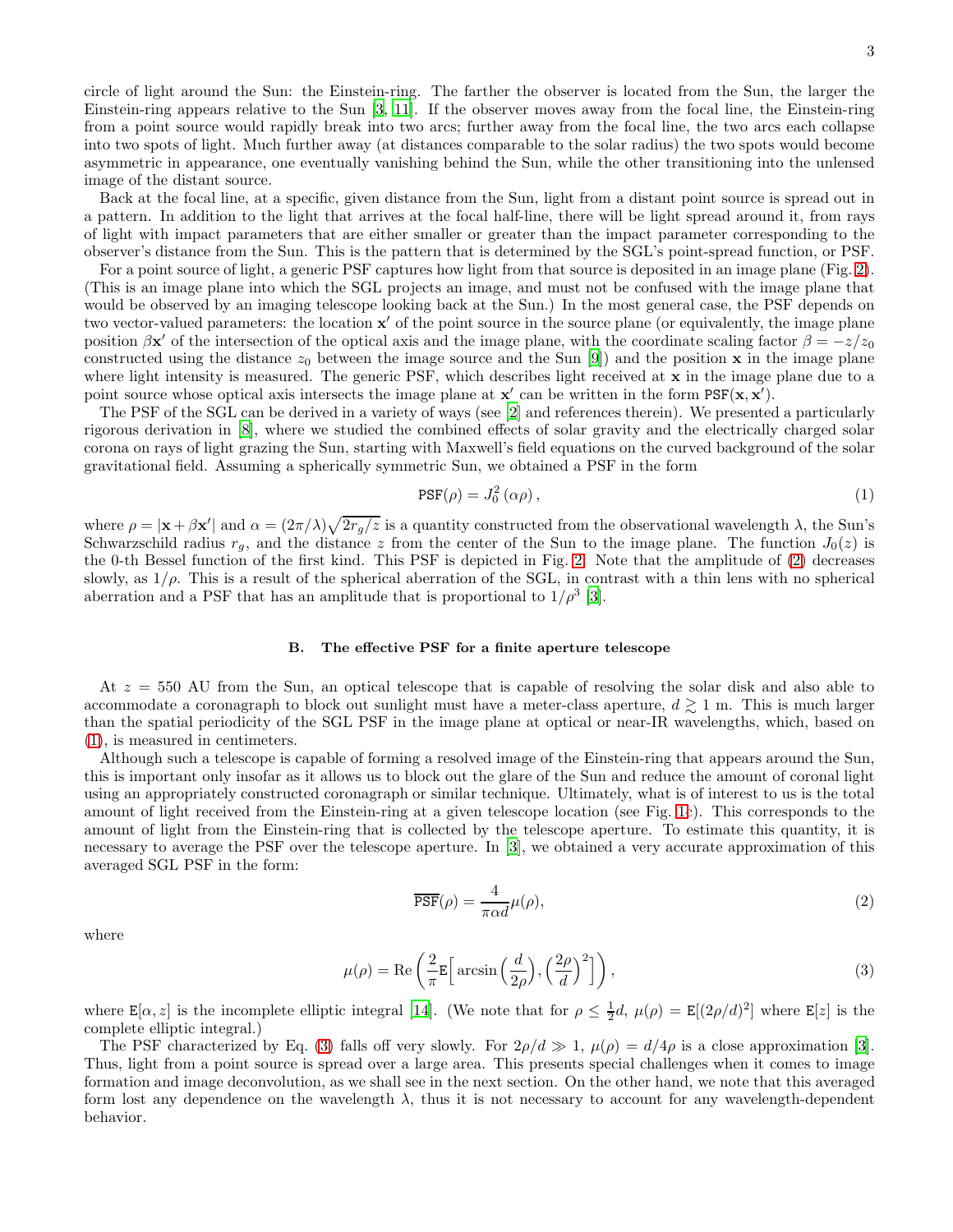

<span id="page-3-0"></span>FIG. 2: The PSF of the SGL. At typical wavelengths, in the image plane, the spatial frequency of this pattern is on the scale of a few centimeters; the average amplitude is proportional to the inverse of the radial distance from the center of the pattern. Bottom panel shows the relative height of the first few peaks in dimensionless units. For comparison with the SGL PSF,  $\propto J_0^2(\alpha \rho)$ , a typical thin lens PSF (dashed line,  $\propto J_1^2(\alpha \rho)/\rho^2$ ) is also shown.

### C. Image formation and reconstruction

Given an original image in a source plane characterized by intensities  $O(x')$ , an image in the image plane is formed by a lens characterized by a PSF given by  $PSF(\mathbf{x}, \mathbf{x}')$  by the convolution

<span id="page-3-1"></span>
$$
I(\mathbf{x}) = \iint d^2 \mathbf{x}' \text{PSF}(\mathbf{x}, \mathbf{x}') O(\mathbf{x}'). \tag{4}
$$

To understand the geometry of image formation, consider that light from an Earth-sized exoplanet, located at  $\sim$  30 pc from the solar system, is projected onto an approximately 1300 × 1300 m area at a distance of 650 AU from the Sun (see Fig. [1\)](#page-1-0). An observer, equipped with a suitable telescope and coronagraph, positioned in this region and looking back at the Sun, would see an Einstein-ring around the Sun. The intensity of the Einstein-ring changes as the observer changes location, and the Einstein-ring is dominated by light from different regions of the distant target. Outside the projected image of the exoplanet, the observer would see the Einstein-ring break up into arcs.

It is obviously not practical to capture such a large image all at once, as it would require a square kilometer size instrument. Instead, we envision an observer moving in the image plane and sampling the light field at different locations, essentially scanning it one large (square meter scale) picture element (pixel) at a time. The sole observable at every measurement location is the total intensity of light received from the exoplanet, i.e., the integrated brightness of the Einstein-ring seen around the Sun. The observer may use an imaging telescope to look in the direction of the Sun, but the purpose of this is to separate sunlight and light from the exoplanet, perhaps by blocking out sunlight using a coronagraph. Ultimately, while details of the Einstein-ring may contain additional useful information, only its total brightness is required in in principle for image reconstruction.

The projected image of the exoplanet is blurred because of the spherical aberration of the SGL. This can be modeled by convolving a source image with the PSF of the SGL. Image reconstruction therefore requires deconvolution: inverting this convolution to recover  $O(x')$  from the values of  $I(x)$  measured in the image plane.

We investigate two distinct but related approaches for deconvolution: direct deconvolution and Fourier deconvolution.

A key concern is that deconvolution has a disproportionate effect on noise. That is to say, if the convolved image,  $I(\mathbf{x})$ , is observed in the presence of noise, the ratio of signal-to-noise will increase as the original image  $O(\mathbf{x}')$  is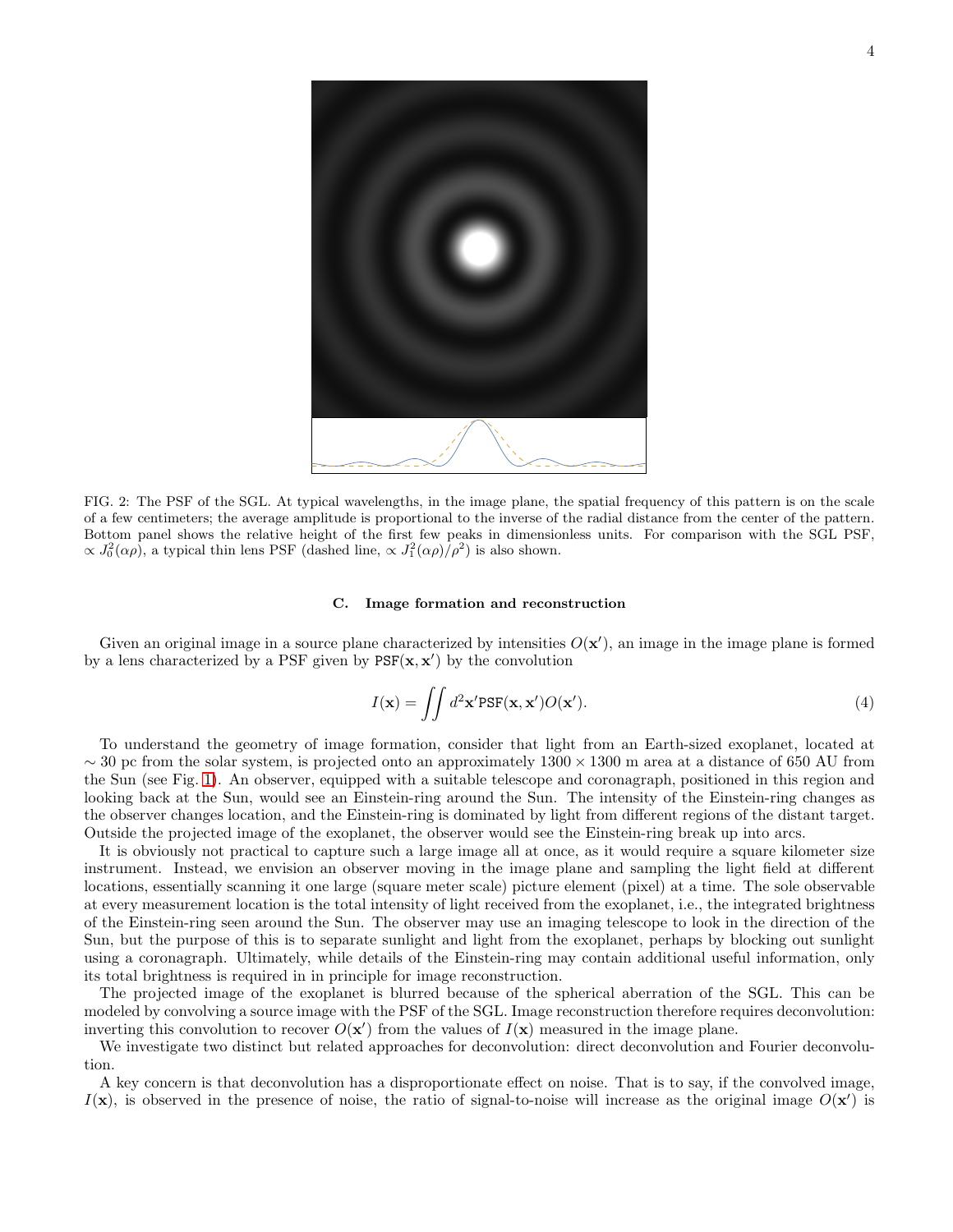recovered from the convolved image. This noise amplification can be investigated methodically in the context of direct deconvolution, which is what we study first.

## D. Direct deconvolution

To recover  $O(\mathbf{x}')$  from  $I(\mathbf{x})$ , we begin by discretizing the integral [\(4\)](#page-3-1). Dividing the source area into a uniformly distributed grid of N equal-size segments (e.g., a square grid), centered on locations  $\mathbf{x}'_i$  ( $i \in [1, N]$ ) allows us to rewrite this integral as a sum:

$$
I(\mathbf{x}) = \sum_{i=1}^{N} \text{PSF}(\mathbf{x}, \mathbf{x}'_i) O(\mathbf{x}'_i).
$$
 (5)

Assuming that we sample the image plane at N locations  $\mathbf{x}_j$  ( $j \in [1, N]$ ), we can define the *convolution matrix* as follows (with summation over repeat indices implied):

<span id="page-4-0"></span>
$$
I_j = \sum_{i=1}^{N} \text{PSF}(\mathbf{x}_j, \mathbf{x}'_i) O(\mathbf{x}'_i) = C_{ij} O_i,
$$
\n(6)

where  $I_j = I(\mathbf{x}_j)$  is the brightness of the signal received at the j-th pixel on the image plane,  $O_i = O(\mathbf{x}'_i)$  is the brightness at the *i*-th pixel in the source plane and  $C_{ij} = PSF(\mathbf{x}_j, \mathbf{x}'_i)$  is the convolution matrix of  $N^2$  elements.

Knowledge of the PSF and the coordinates of  $x_j$  and  $x'_i$  yields  $C_{ij}$ . If the inverse of this square matrix exists, the original image can be recovered by simple matrix inversion:

<span id="page-4-1"></span>
$$
O_i = C_{ij}^{-1} I_j. \tag{7}
$$

Of course inverting a large matrix (for a megapixel image,  $N = 10^6$ , the convolution matrix has  $N^2 = 10^{12}$  elements) is computationally costly and numerically unstable; a better approach is to use standard algorithms to solve the linear system of equations [\(6\)](#page-4-0) for the unknowns  $O_i$ .

In general, the locations  $x_j$  and  $x'_i$  in the image plane need not coincide. In principle, it is even possible to recover the image of a target that lies entirely outside the "directly imaged" region corresponding to a sampled image area; or, it is possible to treat the system as overdetermined (i.e., use fewer  $O_i$  than the number of  $I_i$  measurements available) with a non-square convolution matrix and employ standard optimization algorithms to find a best-fit solution. However, when the point sets  $x_j$  and  $x'_i$  do coincide (i.e., when the locations are chosen such that  $x_i - x'_i = 0$ ), the convolution matrix is square, symmetric, and it is dominated by its diagonal [\[3\]](#page-10-2).

### E. Fourier deconvolution

Direct deconvolution is computationally expensive. In some cases, it is possible to speed up deconvolution very significantly by performing it in Fourier-space. This is possible as a result of the Fourier convolution theorem, according to which, in specific situations, the computationally costly matrix inversion required to compute [\(7\)](#page-4-1) or, equivalently, explicitly solving the linear system of equations [\(6\)](#page-4-0) for  $O(\mathbf{x}'_i)$  given known values of  $I(\mathbf{x}_j)$ , can be replaced by simple division. This method is sometimes referred to as the method of Fourier quotients.

In our case, the PSF can be written in the form,

$$
PSF(\mathbf{x}, \mathbf{x}') = PSF(\mathbf{x} + \beta \mathbf{x}'). \tag{8}
$$

Fourier-transforming  $I(\mathbf{x})$  leads to the following result, known as the Fourier convolution theorem [\[15](#page-10-9)]:

$$
\hat{I}(\mathbf{f}) = \iint d^2 \mathbf{x} e^{-2\pi i \mathbf{x} \cdot \mathbf{f}} I(\mathbf{x})
$$
\n
$$
= \iint d^2 \mathbf{x} e^{-2\pi i \mathbf{x} \cdot \mathbf{f}} \iint d^2 \mathbf{x}' O(\mathbf{x}') PSF(\mathbf{x} + \beta \mathbf{x}')
$$
\n
$$
= \iint d^2 \mathbf{x}' e^{-2\pi i (-\beta \mathbf{x}') \cdot \mathbf{f}} O(\mathbf{x}') \iint d^2 \mathbf{x} e^{-2\pi i (\mathbf{x} + \beta \mathbf{x}') \cdot \mathbf{f}} PSF(\mathbf{x} + \beta \mathbf{x}')
$$
\n
$$
= \widehat{PSF}(\mathbf{f}) \iint d^2 \mathbf{x}' e^{-2\pi i \mathbf{x}' \cdot (-\beta \mathbf{f})} O(\mathbf{x}') = \widehat{PSF}(\mathbf{f}) \hat{O}(-\beta \mathbf{f}),
$$
\n(9)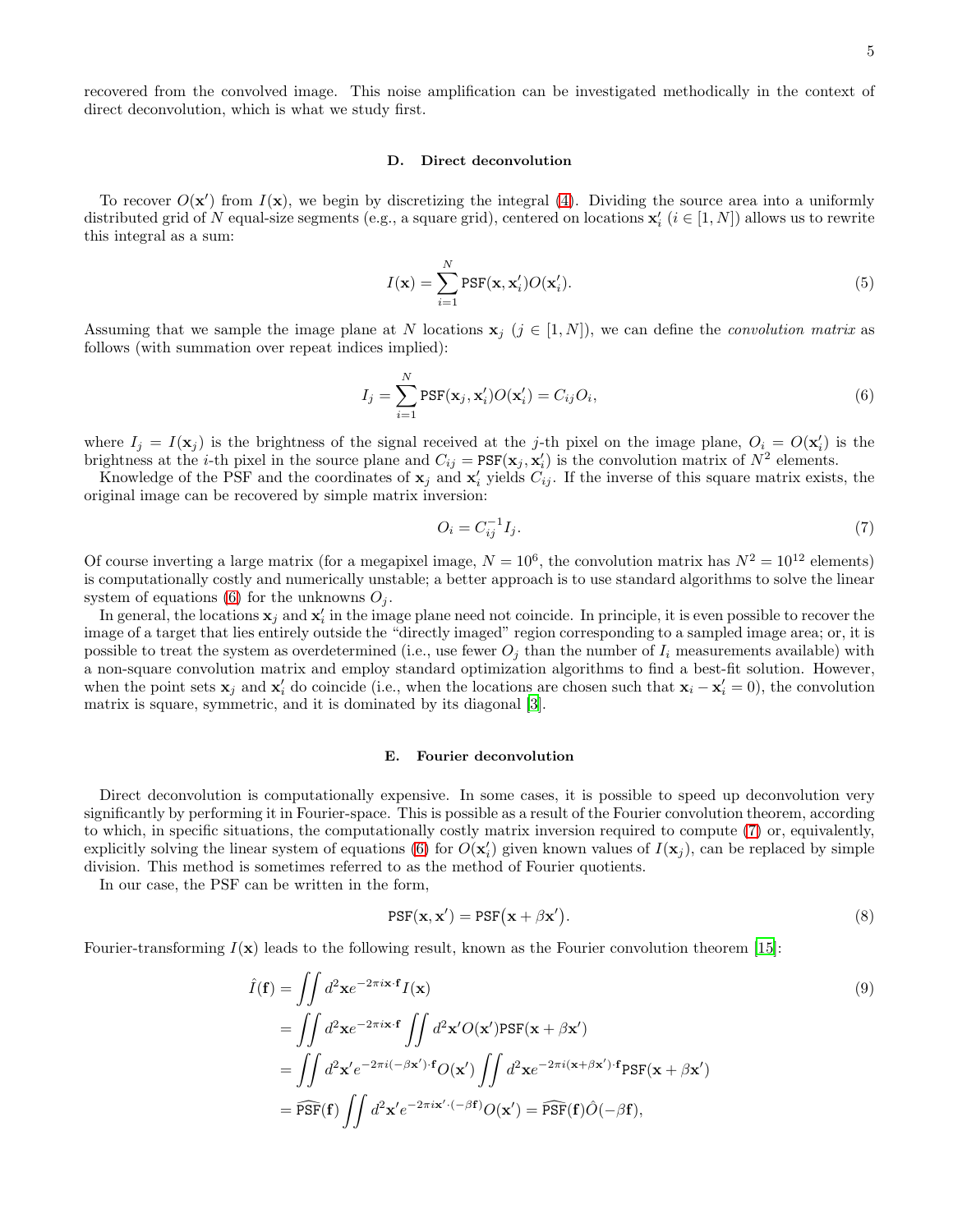hence,

<span id="page-5-1"></span>
$$
\hat{O}(-\beta \mathbf{f}) \propto \frac{\hat{I}(\mathbf{f})}{\widehat{\mathrm{PSF}}(\mathbf{f})}.\tag{10}
$$

This is how, in Fourier-space, deconvolution is reduced to simple division. Used in conjunction with fast Fourier transform (FFT) algorithms, this approach dramatically reduces the computational complexity of the problem of image deconvolution.

It is important to make note of some caveats, however, regarding the limits of applicability of Fourier methods.

First, in this formulation we utilized the fact that the PSF is a function of  $x + \beta x'$ , and not individually dependent on x and x'. Such a dependence may exist, for instance, if various points x' are imaged at different times, with a time-varying PSF reflecting temporal changes in the orientation, illumination or appearance of the source. In this case, the method of Fourier quotients is not applicable.

Second, the Fourier method necessarily introduces artifacts through the implied assumptions that underlie the finite Fourier transform. Direct convolution transforms light from a finite area in the source plane, assuming no additional light from outside the defined source area. The Fourier method, in contrast, amounts to the assumption that the finite source area is an accurate spectral representation of the entire (infinite) source plane. In other words, that outside the imaged area, there are infinitely many cyclic copies of the same source area, each contributing light. This introduces a small but noticeable amount of additional noise, which can be seen when we compare numerical simulations using the two methods.

### F. Deconvolution and the SNR

It is known that deconvolution disproportionately amplifies noise compared to the useful signal. To achieve a deconvolved image with a sufficiently high SNR, it is necessary to be able to estimate reliably this "deconvolution penalty".

In [\[3\]](#page-10-2), we obtained just such an estimate by modeling the diagonal-dominated deconvolution matrix in the form (with appropriate normalization):

$$
C_{ij} \rightarrow \tilde{C}_{ij} = \frac{4}{\pi \alpha d} \left( \mu \delta_{ij} + \nu U_{ij} \right),\tag{11}
$$

where  $\delta_{ij}$  is the identity matrix,  $U_{ij}$  is the "everywhere-one" matrix (i.e.,  $U_{ij} = 1$  for all  $i, j$ ),  $\mu = 1 - \nu$  and  $\nu \ll 1$  is given by

$$
\nu = \frac{1}{N(N-1)} \Big( \sum_{i=1}^{N} \sum_{j=1}^{N} C_{ij} - \sum_{i=1}^{N} C_{ii} \Big) = \frac{1}{AA'} \iint_{A'} d^2 \mathbf{x'} \iint_{A} d^2 \mathbf{x} \frac{d}{4|\mathbf{x} + \beta \mathbf{x'}|},
$$
(12)

where we approximated the sum with a corresponding integral based on the approximate form of the averaged PSF, with A' representing the source area in the source plane and  $A = \beta^2 A'$  its projection in the image plane. Using  $\mathbf{x}'' = -\beta \mathbf{x}',$  we can rewrite this expression as

<span id="page-5-0"></span>
$$
\nu = \frac{1}{A^2} \iint_A d^2 \mathbf{x}'' \iint_A d^2 \mathbf{x} \frac{d}{4|\mathbf{x} - \mathbf{x}''|}.
$$
\n(13)

To estimate  $\nu$ , first we assume that the integral does not depend on the choice of  $x''$ , and use the central pixel of the image area as representative of all pixels. This is approximately true, since apart from pixels near the edge of the image, the majority of pixels are "interior" pixels, getting most blurred light from their neighboring pixels. This approach also accurately reflects the implied assumptions behind Fourier deconvolution, discussed at the end of the previous subsection. Under this assumption, the outer integral along with the normalization factor  $1/A$  can be removed. The inner integral can be written in Cartesian coordinates as

$$
\nu = \frac{1}{N} \int_{x,y=-\sqrt{N}d/2}^{\sqrt{N}d/2} dx dy \frac{d}{4\sqrt{x^2 + y^2}} \sim \frac{\ln(\sqrt{2}+1)}{\sqrt{N}}.
$$
\n(14)

In this calculation, we estimated  $\nu$  by assuming that pixels cover the image plane without either oversampling or undersampling the image. That is, given a square image of size  $A = D^2$ ,  $D = \sqrt{N}d$ . If the image is over- or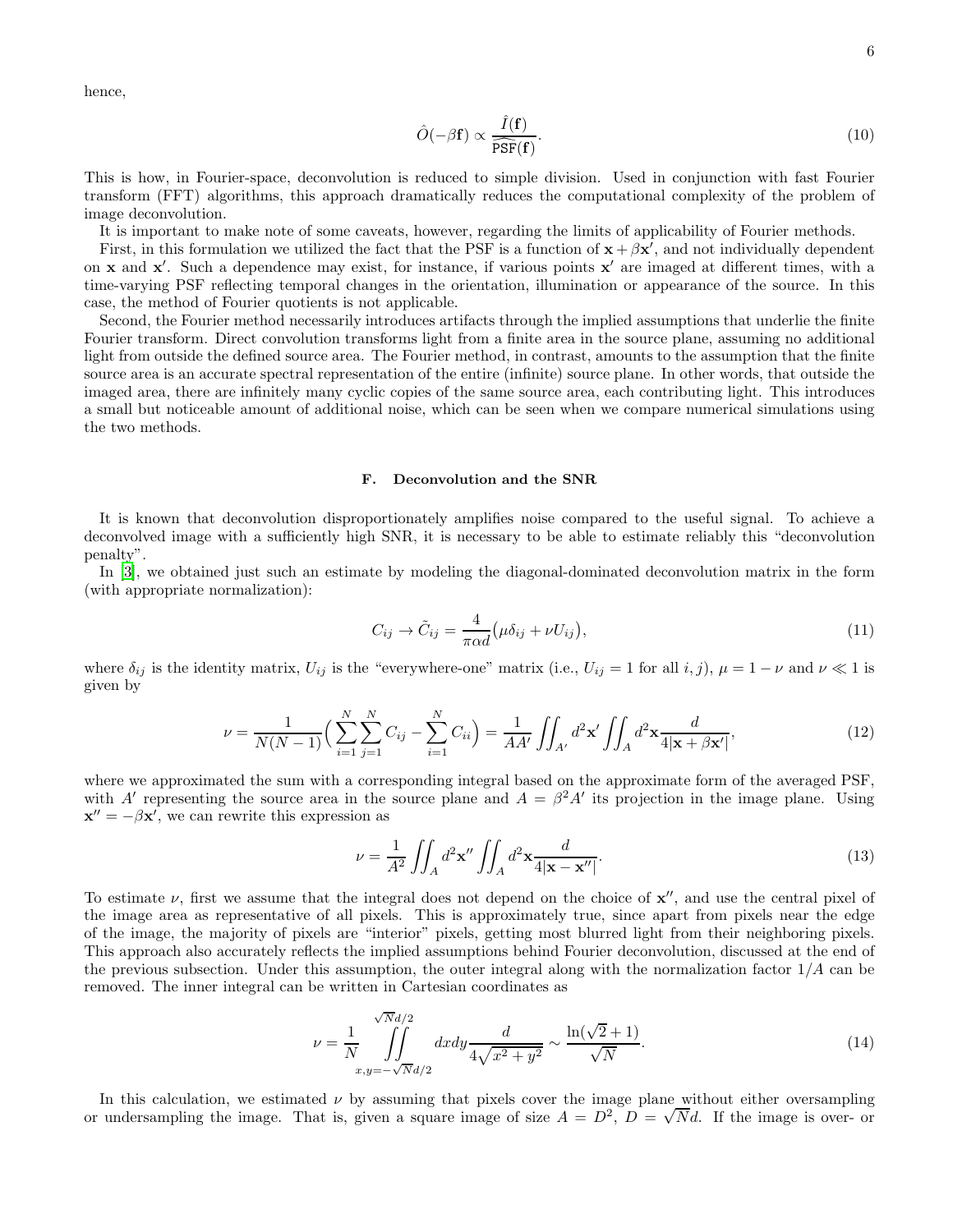undersampled, i.e., if it is sampled at spatial intervals other than  $d, D \neq \sqrt{N}d$ , this scales the integrand in Eq. [\(14\)](#page-5-0) by  $\sqrt{N}d/D$ :

<span id="page-6-2"></span><span id="page-6-1"></span>
$$
\nu \simeq \ln(\sqrt{2} + 1)\frac{d}{D},\tag{15}
$$

where  $d$  is the diameter of the telescope and  $D$  is the characteristic linear size of the image formed on the image plane. The inverse of the convolution matrix is approximated as

$$
C_{ij}^{-1} = \frac{\pi \alpha d}{4} \left[ \frac{1}{\mu} \delta_{ij} - \frac{\nu}{\mu(\mu + \nu N)} U_{ij} \right] \simeq \frac{\pi \alpha d}{4} \left[ (1 + \nu) \delta_{ij} - \frac{1}{N} U_{ij} \right]. \tag{16}
$$

Defining the signal-to-noise ratio (SNR) as the ratio of the average signal level to the noise standard deviation, we introduce the deconvolution penalty: the relative amplification of noise at the expense of signal during deconvolution, which is given by

$$
\frac{\text{SNR}_{\text{R}}}{\text{SNR}_{\text{C}}} = \frac{\frac{1}{N} \sum_{i=1}^{N} \sum_{j=1}^{N} C_{ij}^{-1}}{\left(\frac{1}{N} \sum_{i=1}^{N} \sum_{j=1}^{N} (C_{ij}^{-1})^2\right)^{\frac{1}{2}}} \simeq \frac{\mu}{\nu N},\tag{17}
$$

where  $SNR<sub>R</sub>$  and  $SNR<sub>C</sub>$  are, respectively, the signal-to-noise ratios of the recovered (deconvolved) image and the convolved imaging data collected by the telescope positioned in the image plane (see Fig [1c](#page-1-0)).

One final point that needs to be considered is that when we use the averaged PSF given by [\(2\)](#page-2-2), its form was developed assuming a circular, not square, telescope aperture. The amount of light, thus the signal collected by such an aperture is scaled by  $(\pi d^2/4)/d^2 \sim \pi/4$ . Putting it all together, using [\(15\)](#page-6-1) in [\(17\)](#page-6-2) and  $\mu \sim 1$ , we obtain the final form of the deconvolution penalty:

$$
\frac{\text{SNR}_{\text{R}}}{\text{SNR}_{\text{C}}} \simeq \frac{\pi}{4 \ln(\sqrt{2} + 1)} \frac{D}{Nd} \sim 0.891 \frac{D}{Nd}.
$$
\n(18)

When pixels fully cover the image plane,  $D = \sqrt{N}d$ , the deconvolution penalty is  $\text{SNR}_R/\text{SNR}_C = 0.891/\sqrt{N}$ .

We note that while this is a useful estimation of the deconvolution penalty, confirmed through simulation that is discussed in the next section, the actual deconvolution penalty depends on the content of the image. We therefore find it useful to express the deconvolution penalty in a general form as

<span id="page-6-3"></span>
$$
\frac{\text{SNR}_{\text{R}}}{\text{SNR}_{\text{C}}} = \frac{a}{\sqrt{N}},\tag{19}
$$

where the factor  $a = (\pi/4 \ln(\sqrt{2} + 1)) D/\sqrt{N} d \sim 0.891 (D/\sqrt{N} d)$  is driven by the sampling strategy.

## <span id="page-6-0"></span>III. RESULTS

We developed a simulation of SGL image convolution and deconvolution in the C/C++ programming language. To compute the elliptic integral in  $(2)$ , the Boost C++ scientific library<sup>1</sup> was used.

The simulation is built around a simple but efficient implementation of the two-dimensional Cooley–Tukey fast Fourier transform algorithm<sup>2</sup>. We are assuming an exoplanet image that is square in shape, with a pixel resolution that is an integral power of two. Thanks to the efficiency of the FFT algorithm, the code can readily process images as large as  $8192 \times 8192$  pixels on a desktop personal computer in a matter of minutes.

We used our simulation code on monochromatic images of the Earth as a stand-in for an exoplanet. Our primary goal at this point was to confirm, through simulation, the validity of our estimates of the effect of deconvolution on the SNR, and to also study possible techniques for noise suppression and improved image reconstruction.

 $<sup>1</sup>$  <https://boost.org/></sup>

 $2$  [https://en.wikipedia.org/wiki/Cooley-Tukey\\_FFT\\_algorithm](https://en.wikipedia.org/wiki/Cooley-Tukey_FFT_algorithm)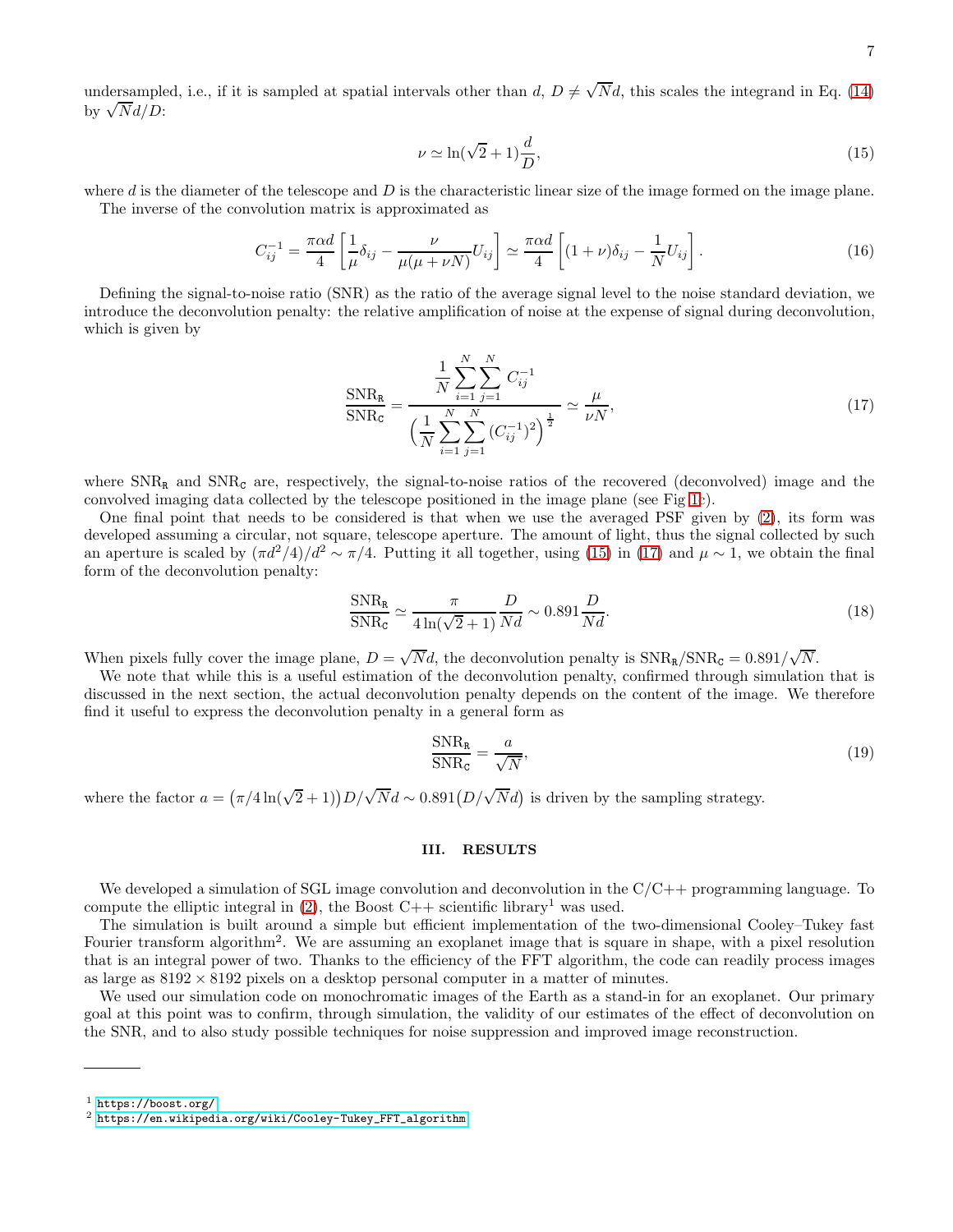

<span id="page-7-1"></span>FIG. 3: Image of a simulated Earth, at 1024×1024 pixel resolution, at the distance of Proxima Centauri, at 1.3 pc, as projected by the SGL to an image plane at 650 AU from the Sun. Left: the convolved image with Gaussian noise added at  $SNR<sub>C</sub> = 150$ , corresponding to a cumulative integration time of  $\lesssim 1$  year; right: the result of deconvolution with no noise filtering.

First, we performed several simulations, using the Fourier method to create a convolved image, to which Gaussian noise was added at a predetermined SNR. Then, the image was deconvolved, again using the Fourier method, and the SNR was calculated by comparison with the original image. We used seven different monochrome images (two images of the Earth, a uniform white disk on a black background, a checkered pattern, a pure white and a pure black image and finally, an old television test pattern) and confirmed that across several resolutions (from  $128 \times 128$  to  $1024 \times 1024$ pixels) and with noise levels varying from  $SNR<sub>C</sub> = 10$  to  $SNR<sub>C</sub> = 10<sup>5</sup>$  in 10, 30, 100, 300, ... increments, for fully sampled image planes  $(D = \sqrt{N}d)$  the deconvolution penalty was consistent with [\(18\)](#page-6-3): SNR<sub>R</sub>/SNR<sub>C</sub> =  $(0.878 \pm 0.003)/\sqrt{N}$ .

Our ultimate goal was to estimate the integration time required to obtain images of acceptable quality of remote, Earth-like targets, taking into account the non-removable stochastic noise due to the presence of the solar corona, through which the Einstein-ring is viewed. Given a pre-deconvolution value of  $\texttt{SNR}_C$ , we estimate the corresponding per-pixel integration time as [\[3\]](#page-10-2):

<span id="page-7-0"></span>
$$
t_{\rm pix} = 0.354 \, \text{SNR}_{\text{C}}^2 \left( 1 + 0.79 \left( \frac{650 \, \text{AU}}{z} \right)^{5.1} + 0.05 \left( \frac{z}{650 \, \text{AU}} \right)^{2.65} \right) \left( \frac{1 \, \text{m}}{d} \right)^3 \left( \frac{z_0}{30 \, \text{pc}} \right)^2 \left( \frac{650 \, \text{AU}}{z} \right)^{3.4} \, \text{s},\tag{20}
$$

where  $z_0$  is the distance to the Earth-like target and z is the distance of the image plane from the Sun.

Our first objective was to investigate the case of a possible Earth-like planet at the distance of Proxima Centauri,  $z_0 = 1.3$  pc. We can see how [\(20\)](#page-7-0) can yield unrealistically long integration times when  $D = \sqrt{N}d$ ; using  $N =$  $1024 \times 1024$  and SNR<sub>R</sub> = 5 implies SNR<sub>C</sub> = 5745 and the corresponding per-pixel integration time for  $z = 1.3$  pc (the distance to Proxima Centauri) is over  $40,000$  seconds; for  $1024 \times 1024$  pixels in total, this amounts to 1340 years.

However, this calculation fails to take into account the projected size of an Earth-like exoplanet image at  $z_0 = 1.3$  pc, with the image plane at  $z = 650$  AU: the image is approximately  $D = 30$  km on one side. Thus, given a telescope aperture of  $d = 1$  m and  $N = 1024 \times 1024$ , we have  $D/\sqrt{Nd} = 29.3$  and SNR<sub>C</sub>  $\leq 200$  is sufficient to achieve SNR<sub>R</sub>  $\sim 5$ . This dramatically reduces the required integration time, to a mere 49 seconds per pixel, or a cumulative total of  $\sim 1.6$ years for a  $1024 \times 1024$  pixel image.

Our next simulation was aimed at confirming this result, using a monochrome Earth image of  $1024 \times 1024$  pixels. After Fourier-convolution, noise at  $SNR<sub>C</sub> = 150$  was added to the image and then the image was deconvolved using the parameters  $D = 30$  km,  $d = 1$  m. Confirming our calculations, the resulting, deconvolved image had  $SNR_R = 4.72$ . This result, shown in Fig. [3,](#page-7-1) is achievable with less than 1 year of cumulative integration time.

Next, we looked at the possibility of imaging more distant targets. As anticipated, the combined effects of reduced luminosity and smaller image area take their toll: the required integration time increases dramatically. The projected image size of an Earth-like exoplanet at 30 pc is  $D \sim 1.3$  km. To obtain  $SNR_R = 5$  at  $N = 1024 \times 1024$  requires a pre-deconvolution  $\text{SNR}_{\text{C}} = 4526$ . The corresponding per-pixel integration time is  $t_{\text{pix}} = 1.33 \times 10^7$  seconds, which corresponds to nearly half a million years of cumulative integration time for a megapixel image, which is clearly impractical. However, even a modest reduction in resolution can greatly improve the chances of obtaining a usable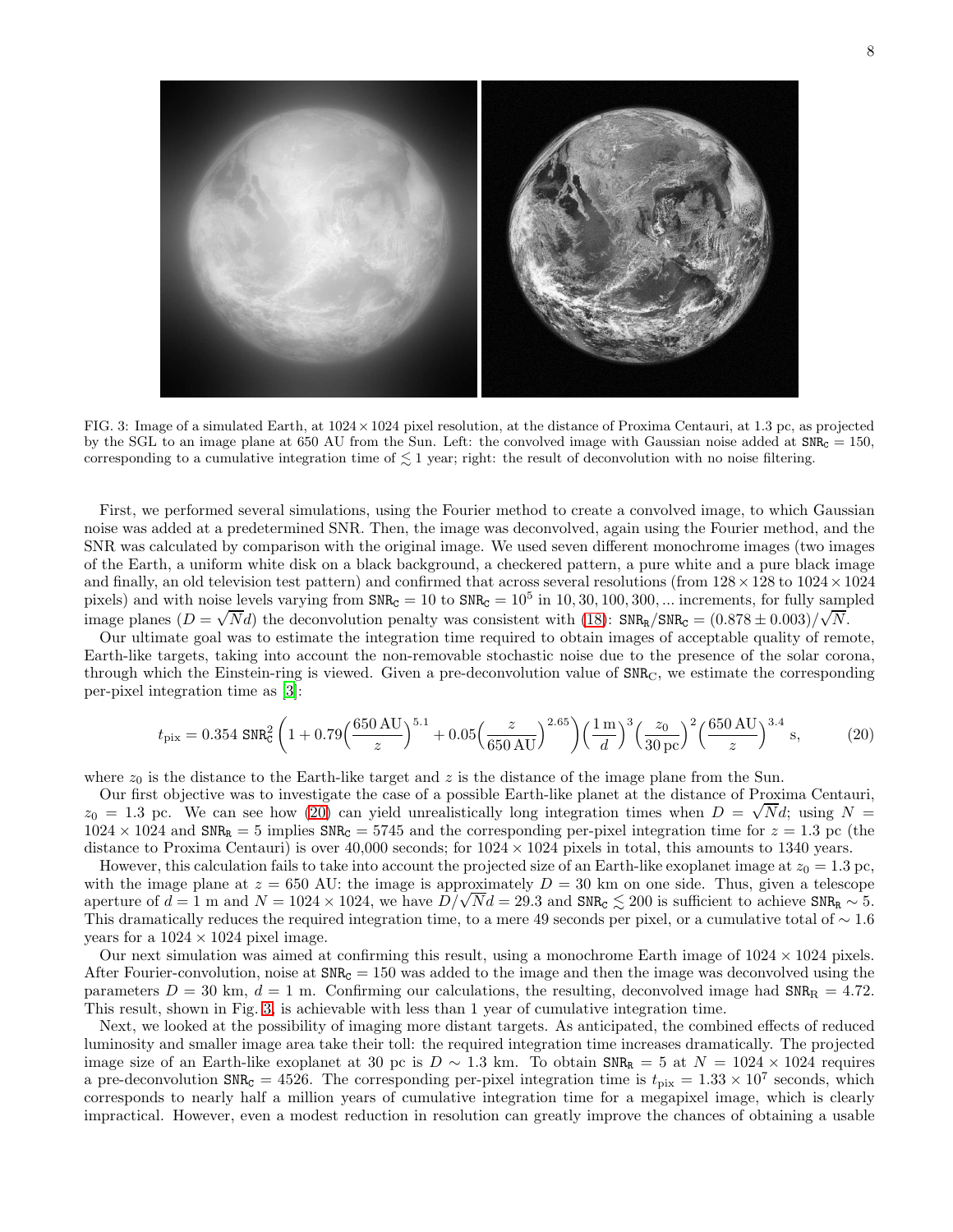

<span id="page-8-1"></span>FIG. 4: Simulated Earth at 30 pc, imaged at  $128 \times 128$  pixels at an image plane at 650 AU from the Sun. Left: the convolved image with Gaussian noise added at  $SNR<sub>C</sub> = 50$ , corresponding to a cumulative integration time of  $\leq 1$  year; right: the result of deconvolution with no noise filtering.

image within a reasonable timeframe.

Specifically, if we aim at obtaining an image with  $N = 128 \times 128$  pixels in the  $1300 \times 1300$  m<sup>2</sup> image area, the situation changes dramatically. An image with  $SNR<sub>C</sub> = 50$  can be obtained with a cumulative integration time of  $\sim 0.85$  years. This corresponds to a post-deconvolution SNR<sub>R</sub> = 3.5, which is tolerable. Our actual simulation, shown in Fig. [4,](#page-8-1) yielded a slightly better value of  $SNR<sub>R</sub> = 4.1$ .

Finally, we looked at the possibility of obtaining usable higher-resolution images by employing noise filtering. When a significant amount of noise is present, we found the Wiener deconvolution filter in Fourier space<sup>3</sup> particularly effective. We implemented this filter with a single tunable parameter  $K$ , modifying [\(10\)](#page-5-1):

$$
\hat{O}(-\beta \mathbf{f}) \propto \frac{\hat{I}(\mathbf{f})}{\widehat{\mathrm{PSF}}(\mathbf{f})} \cdot \frac{|\widehat{\mathrm{PSF}}(\mathbf{f})|^2}{|\widehat{\mathrm{PSF}}(\mathbf{f})|^2 + K}.
$$
\n(21)

In all cases that we investigated, the parameter K was hand-optimized to achieve a result with maximum postdeconvolution SNR.

As a specific case, we considered the same exo-Earth as before, at  $z_0 = 30$  pc, but imaged with a  $d = 2$  m aperture telescope, at  $N = 512 \times 512$  pixels of resolution. An image with a pre-deconvolution SNR<sub>C</sub> = 50 can be obtained in  $\sim$  1.7 years. Deconvolution without noise reduction yields a very noisy image at SNR<sub>R</sub> = 0.26, with the outlines of the planet barely visible. Applying a tuned Wiener-filter, however, improves this to  $SNR_R = 3.1$  (Fig. [5\)](#page-9-0).

## <span id="page-8-0"></span>IV. DISCUSSION AND OUTLOOK

Our initial experiments with our recently built image deconvolution code for the SGL offer useful insight.

The SGL projects an image of distant targets to an image plane located at  $z > 550$  AU from the Sun on the side opposite to the direction of the target. For a typical target, an exoplanet located  $z_0 < 100$  light years from the Earth, the image area is measured in square kilometers. This projected image is sampled by a meter-class telescope that traverses the image plane while measuring the varying intensity of the Einstein-ring that forms around the Sun.

The SGL is an imperfect lens, characterized by spherical aberration. The result is a blurred projection, a convolved image. As the mathematical properties of the SGL are well-understood, it is possible to reconstruct, or deconvolve, the original from this blurred image. A major goal of our simulation was to improve our understanding of the deconvolution process and, in particular, its effect on the SNR of the resulting image.

 $3$  [https://en.wikipedia.org/wiki/Wiener\\_deconvolution](https://en.wikipedia.org/wiki/Wiener_deconvolution)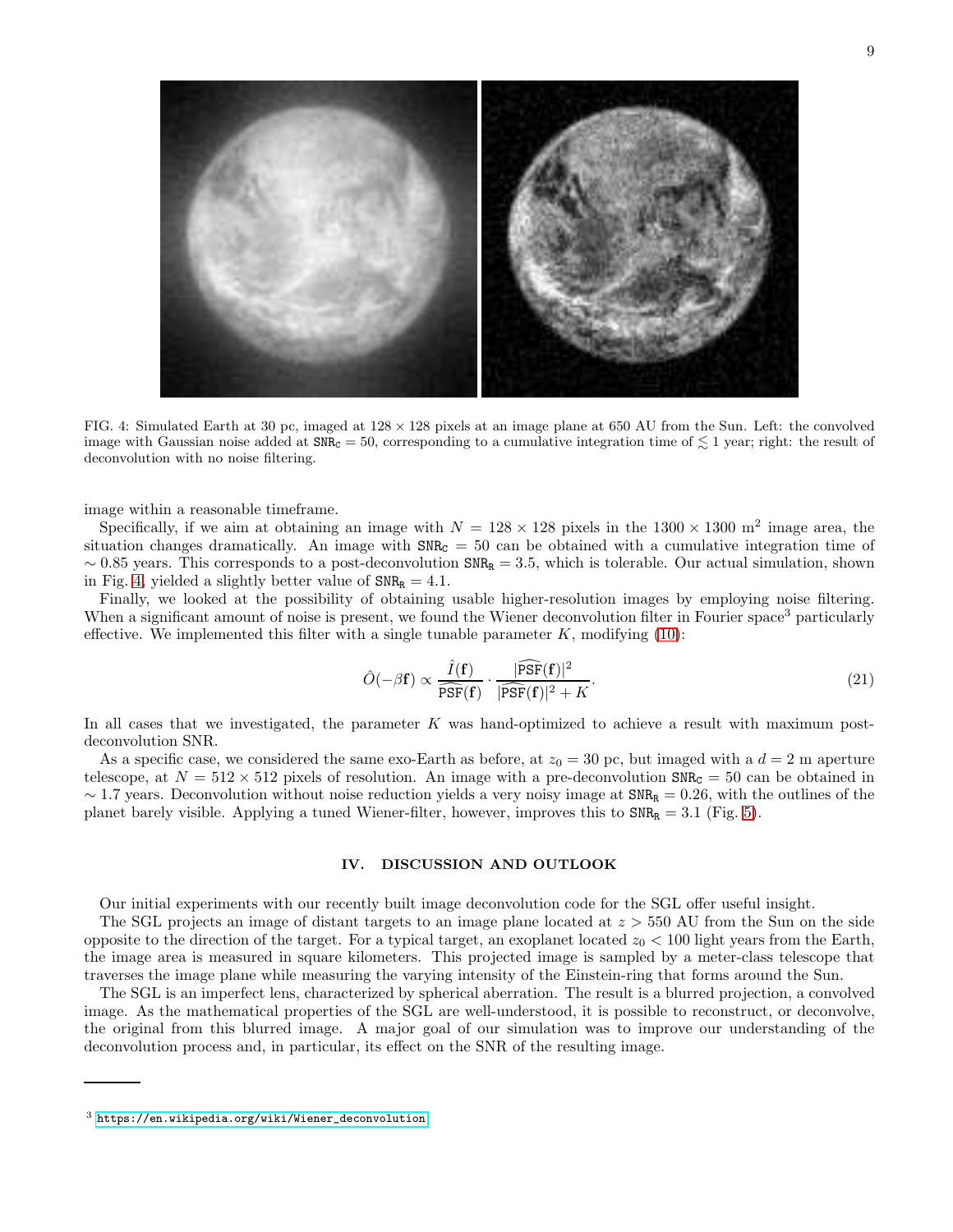

<span id="page-9-0"></span>FIG. 5: Simulated Earth at 30 pc, imaged at  $512 \times 512$  pixels at an image plane at 650 AU from the Sun using a larger, 2-meter telescope. Left: the convolved image with Gaussian noise added at  $SNR<sub>C</sub> = 50$ , corresponding to a cumulative integration time of ∼ 1.7 years; center: the result of deconvolution with no noise filtering; right: deconvolution using a tuned Wiener-filter.

The simulation confirmed the predicted drop in SNR, the "deconvolution penalty", characterized by [\(18\)](#page-6-3). The penalty is proportional to the square root of the total number of image pixels (i.e., proportional to the linear image pixel density) but it is inversely proportional to the rate at which the image is undersampled. Consequently, choosing the rate at which the image plane is sampled plays a major role in our ability to collect enough information for good quality image reconstruction inside reasonable timeframes, consistent with realistic mission concepts to the SGL's focal region [\[12,](#page-10-4) [13\]](#page-10-5).

We found that realistic imaging scenarios can yield very high quality, megapixel resolution images of an Earth-like planet in a nearby solar system such as Proxima Centauri. Imaging planets in more distant solar systems is also possible at reduced resolution. At the extreme range that we considered, 30 pc (∼ 100 light years), a good quality image of an Earth-like planet can still be captured using a cumulative integration time of less than one year at  $128 \times 128$  pixels of resolution.

Additionally, it is possible to employ tailored noise reduction or noise suppression methods, such as the use of a Wiener-filter as part of the Fourier method of deconvolution. Such methods can further improve the SNR of the deconvolved image at the cost of a modest reduction in image resolution.

In this analysis, we assumed that all sources of non-stochastic noise can be estimated and their contributions can be removed from the signal, leaving only the stochastic component. In particular, being able to measure contributions from the solar corona reliably will be a significant challenge.

For this analysis, we considered a PSF that is averaged by the meter-class aperture of an observing telescope that is used to measure the overall intensity of the Einstein-ring around the Sun. This averaged PSF has no wavelength dependence. We have yet to investigate the possibility of using the SGL for spectral analysis and the impact of narrowband filters on the SNR.

In addition, we are yet to incorporate in the analysis the fact that the Sun's gravitational field is not truly spherically symmetric. Even small deviations from spherical symmetry (expected because of the oblateness and rotation of the Sun) can result in significant modification of the PSF, making it directionally dependent.

Furthermore, we have only considered targets that are stationary and fully illuminated. Obviously, a real exoplane will have varying illumination. Its appearance may also change due to planetary rotation, changes in cloud cover, or even surface changes such as those due to seasonal vegetation.

Finally, our current work assumed using only one imaging telescope. Clearly, using several instruments for imaging will improve the temporal sampling of imaging data. Such a capability will allow for improvements in the understanding of temporally varying processes.

These topics are the subject of on-going study. Results, once available, will be reported elsewhere.

### Acknowledgments

This work in part was performed at the Jet Propulsion Laboratory, California Institute of Technology, under a contract with the National Aeronautics and Space Administration. VTT acknowledges the generous support of David